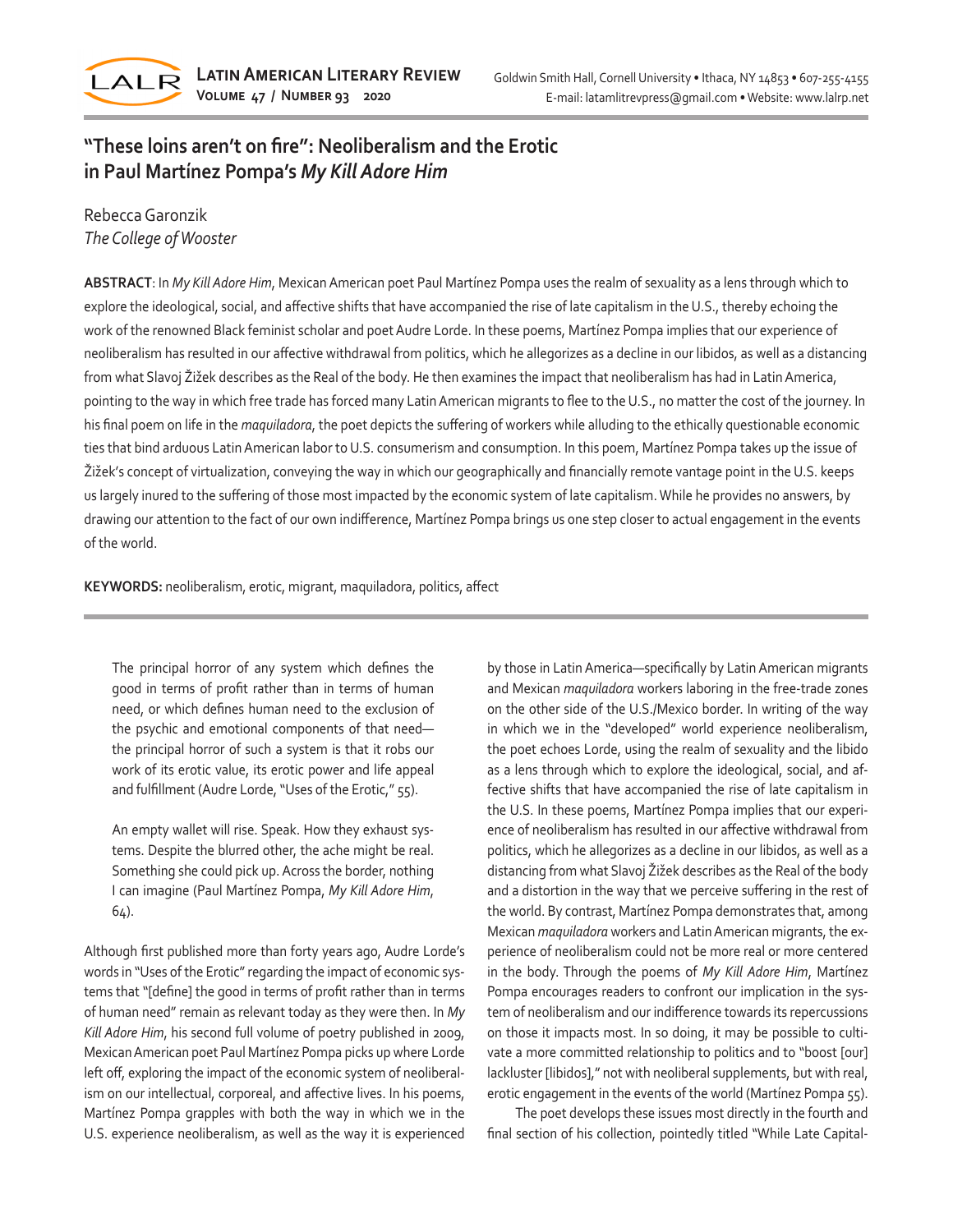ism." In contrast, the poems in the first two sections of Martínez Pompa's collection, respectively titled "A Lesson in Masculinity" and "City of Broken," explore what it means to grow up and live as a Mexican American man in the United States. These poems appear to be largely autobiographical; they are narrated in the first person and depict moments of adolescence and young adulthood, including incidents of racism, police brutality, poverty, and violence. In the poems of the third section, "The War on Poets Goes On," Martínez Pompa grapples with a variety of issues confronting Latinx poets and other writers—from the maddening expectation that all Latinx writers be fluent in Spanish despite repressive English-only school programs, to the questionable ethics of writing about violence and other political subjects, to the way in which Spanish-speaking language and culture have been exoticized and appropriated by the U.S. publishing industry while social issues facing the majority of Latinx people in America are too-often left unaddressed. In this section, we are given insight into the significance of the title, "My Kill Adore Him," as the poet juxtaposes instances of psychological death with those of "adoration": contrasting discrimination against Latinx people with the way in which iconic aspects of Latinx culture are exoticized and commodified in U.S. consumer culture.

Given the more immediate nature of the topics in these earlier sections, it would be easy to dismiss the poet's reflections on political economy in "While Late Capitalism" as an unrelated albeit intriguing detour, a minor foray into a distant reality that is admittedly "nothing [he] can imagine" (64). However, Martínez Pompa has left us subtle textual clues to the contrary—from the last line of the final poem which echoes the last line of the first, (the collection's first and last poems, "Film Strip" and "MyKillAdoreHer," end with the words "anything we could imagine" / "nothing I can imagine" respectively), to the volume's title "My Kill Adore Him," which is a variation on the title of the final poem "MyKillAdoreHer," and its chilling play on words, ("MyKillAdoreHer" is close to the English pronunciation of *maquiladora*, which is the Spanish term for the laborintensive factories located in the free-trade zones). Even the cover art, a painting of a bomb-pop popsicle melting sticky red, white, and blue onto a linoleum floor, alludes to the poem "The Physics of Crime"—in which Martínez Pompa reflects upon the disproportionately high mortality rate among Latinx youth—while also gesturing to the unstable and at times nefarious significance of the American flag here and throughout the world. Through these textual clues, Martínez Pompa urges his readers to make the connection between the impact of neoliberalism in Mexico and the social issues facing Latinx people in the U.S., implying that many of these issues are themselves reflections of larger geopolitical structures of inequality functioning on a hemispheric, if not a global, scale. In addition, the poems of gender-identity formation in "A Lesson on Masculinity," in which Martínez Pompa illustrates the competitiveness, cruelty, homophobia, false bravado, and shame often involved in becoming a man in the United States, prepare the reader for his sardonic treatment of sexuality in "While Late Capitalism." This textual structure enables readers to understand the hyper-masculine rhetoric of neoliberal consumerism and consumption that the poet depicts in "While Late Capitalism" as merely the latest, most commodified chapter in his education in U.S. masculinity.

In "While Late Capitalism" Martínez Pompa deals directly with the infiltration of neoliberal consumer ideology into the realms of sexuality and subjectivity, as well as the way in which this consumer ideology ends up distancing us from what Hardt and Negri refer to as the "sense of life and the desire for creativity" (23). In order to address this notion of the "sense of life and the desire for creativity," Martínez Pompa draws on the concept of the erotic: the conflation of sexual energy and creativity seen in Freud's concepts of sublimation and the libido, as well as in the philosophies of thinkers such as Herbert Marcuse and Audre Lorde. In her essay "Uses of the Erotic: The Erotic as Power," Lorde defines the erotic as "an assertion of the life-force of women" and "creative energy empowered," as well as "depth of feeling," and the "sense of satisfaction and completion" that we may experience in relation to "our various life endeavors" (55, 54, 57). For Lorde, "the erotic is not a question of what we do; it is a question of how acutely and fully we can feel in the doing" (54-5). Here, as in Martínez Pompa's poetry, the erotic transcends its limited associations with sex and sexuality to stand as the creative, life-affirming instinct that is the basis for all our ideals and actions, of which sex and sexuality are an integral and particularly intimate part.

Another way of conceptualizing the erotic as it appears in relation to the political in Martínez Pompa's poetry is as "affective investment," which, as Lawrence Grossberg defines it in *We Gotta Get Out of This Place: Popular Conservatism and Postmodern Culture*, largely resembles Lorde's theorization of the erotic (Grossberg 83). According to Grossberg,

affect identifies the strength of the investment which anchors people in particular experiences, practices, identities, meanings and pleasures, but also determines how invigorated people feel at any moment of their lives, their level of energy or passion…. [I]t is in their affective lives that people constantly struggle to care about something, and to find the energy to survive, to find the passion necessary to enact their own projects and possibilities. (82-3)

Affective investment is analogous to this iteration of the erotic in that it is not inherently linked to any particular system of thought or ideology; like the erotic "is not a question of what we do; it is a question of how acutely and fully we can feel in the doing" (Lorde 54-5). The erotic as affective investment can be understood as the level of personal conviction people allow themselves to feel for their chosen beliefs, which then directly impacts the amount of energy and attention people are willing to give to the fulfillment of those beliefs. Moreover, according to Grossberg, "the relationship between the planes of ideology and affect is itself historically articulated" (86). In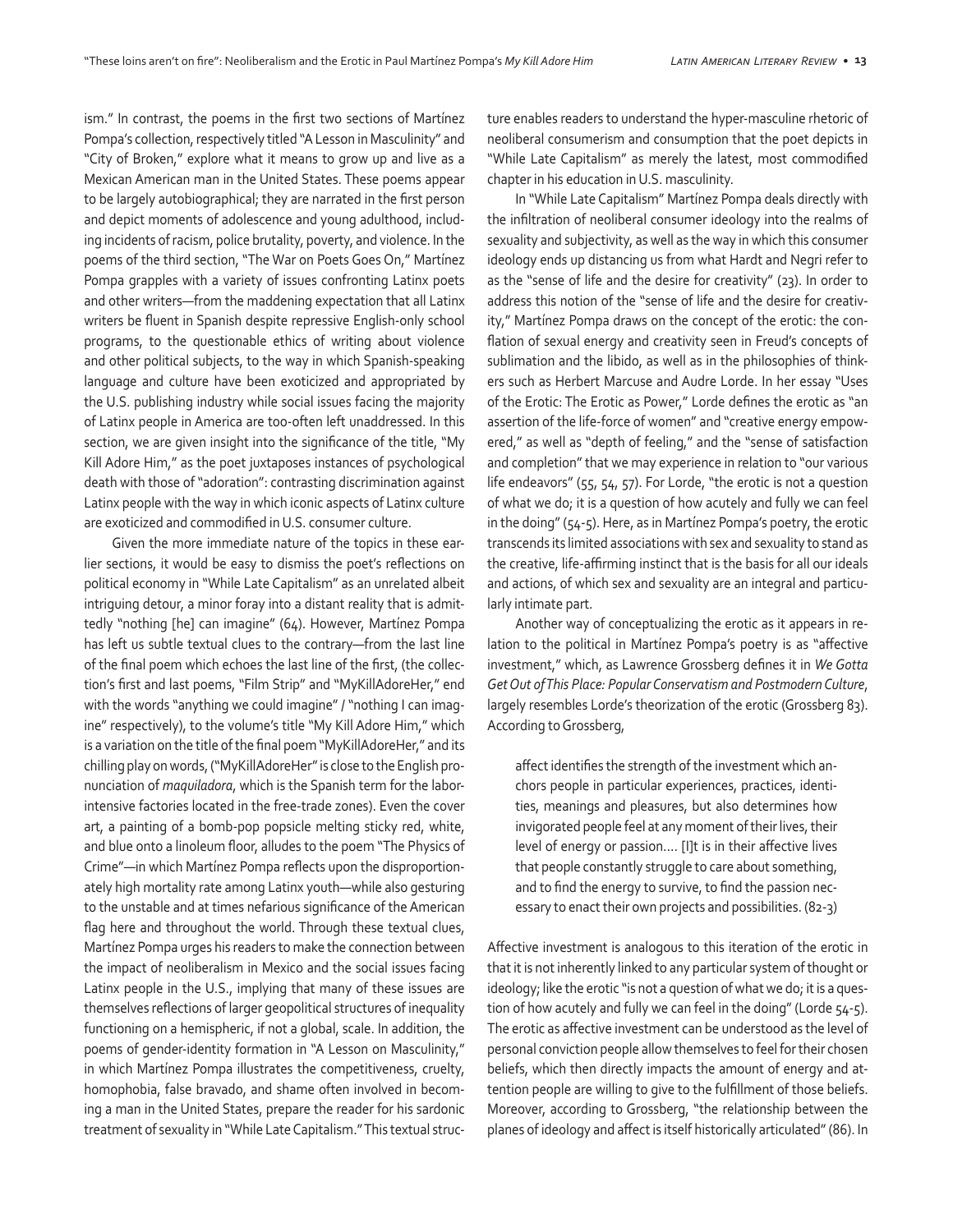other words, although it reveals itself through the ideas and actions of individuals, in its relation to particular beliefs and/or systems of thought, affective investment has a historical shape that can be mapped and studied.<sup>1</sup> I read the presence of the erotic in the poems of "While Late Capitalism," as Martínez Pompa's depiction of this historical shape—as his attempt to convey the extent to which consumerism and market culture have taken the place of the affective investment in contemporary U.S. society, effectively obscuring our ability to bring passion and enthusiasm to our "various life endeavors" (Lorde 57).

The poet addresses this contemporary deficit in an especially striking way in the second poem of "While Late Capitalism," titled "Erectile Miss," in which he utilizes the concept of the erotic in presenting sexual dysfunction as a metaphor for writer's block. But not just any writer's block—the writer's block that Martínez Pompa portrays in "Erectile Miss" is the particular creative paralysis that afflicts artists and intellectuals operating within the hegemony of the neoliberal marketplace. The poem begins as follows: "How dare you dis my erectile / dysfunction. / It's much too hard / to maintain/ this cheap word play / -er when Donald's trumped / up the entire cityscape" (50). Martínez Pompa's clever use of word-play—with near constant references to the penis and erections—make this poem's meaning feel almost overdetermined, thus bringing home the irony and hopelessness of the contemporary artist's situation. We even see this word-play around the term "word play-er" itself. On the one hand, the streetwise voice of "Erectile Miss" is the voice of a player—a man known for his sexual prowess and one who should, theoretically, have no difficulty getting "hard." But our speaker is not just any player—he is instead a "word play/-er," or a poet, lacking in inspiration. As the poetic voice himself tells us, "the problem is / my head, ya prick, / these loins aren't on / fire" (50). Within the poem, the term "word play/-er" somehow also refers to the speaker's penis/erections, which Donald Trump's overdevelopment has made it "too hard / to maintain." As such, in lamenting the dysfunction of his word play-er, the poetic voice fuses the decline in his sexuality with that of his creative drive, both of which he has been unable to sustain within the context of neoliberalism.

The potential reasons for the poet's writer's block within neoliberalism's corporate climate are varied. As many scholars of neoliberalism have observed, one of the hallmarks of late capitalism is the emphasis that it places on the individual as the sole arbiter and manufacturer of her own destiny. In studying depression as a public structure of feeling within neoliberal society, scholars Christine Ross and Ann Cvetkovich each identify neoliberalism's extreme emphasis on individualism as one of the social phenomena contributing to the prevalence of depression in our contemporary affective landscape. Drawing on the work of sociologist Alain Ehrenberg, Cvetkovich argues that "the discourse of [clinical vs. political] depression emerges in response to the demand that the self become a sovereign individual defined by the ability to create distinctive projects and agendas" and that "those who fail to measure up to this demand through lack of will, energy, or imagination are pathologized as depressed" (12). As Ross asserts, the over-emphasis on individualism has negative impacts on the concept of creativity itself, which, in the neoliberal context, becomes "the display of *required creativity* (the rule of selfcreation), which is endemic to neoliberal contemporary subjectivity and may well be one of the reasons for its depressiveness" (92-3; my emphasis). Within this social and ideological climate of "required creativity," the role of the poet becomes almost mechanistic—that of a "cheap word play/-er," or a jukebox, made to spit out rhyme and meter upon request. In this context, when the poet/word-play machine fails to produce, it inevitably appears broken or dysfunctional.

However, the creative paralysis that Martínez Pompa depicts in "Erectile Miss" has additional, more culturally-specific reasons for being. As scholars of neoliberalism have also observed, another hallmark of this economic and political paradigm is the way that it has managed to integrate any and all social and cultural production into its market logic and used this cultural production to further its own ends. This has been particularly true for Latinx culture, which, as Kristy Ulibarri points out, marketers have found a way to transform into a kind of brand—thus enabling them to sell aspects of Latinx culture, including Latinx literature, as so many exotic, new commodities (156). Martínez Pompa speaks to this phenomenon in his collection's third section, "The War on Poets Goes On"—in a poem appropriately titled "Commercial Break." The poem reads as an ad campaign for "Pretty White Poetry," an agency that specializes in selling meaningless Latinx-sounding vocabulary to white writers hoping to make their poems sound more exotic. It begins as follows:

Are your images insufficient? Is your diction bland? Are you tired of writing poetry that simply does not work? If you answered yes to any of these questions, consider what a Mexican can do for you….Here at Pretty White Poetry, we have an inventory of Mexicans in all shades of brown. Need an authentic-indigenous tone? Try our mudbrown, Indian Mexican. Your audience will taste the lust in Montezuma's loins as they devour your lines. (44)

Within this market-driven climate, there is great pressure to conform to pre-set, market-based conceptions of *Latinidad*, and, as such, the role of the Latinx writer becomes less that of expressing personal and cultural truths than that of meeting consumers' expectations for cultural spice —as the poetic voice of "Commercial Break" asserts, "even Hispanic poets sprinkle our Latin Lingo into their writing" (44). In addition, this commodification enables the mainstream market to coopt and thus contain the threat of difference that Latinx and other minority cultures might otherwise represent. As the poem promises, "Pretty White Poetry deals exclusively with docile, safe language. Our words are edgy, but never make liberal white readers uncomfortable—that means more publishing opportunities for you!" (45).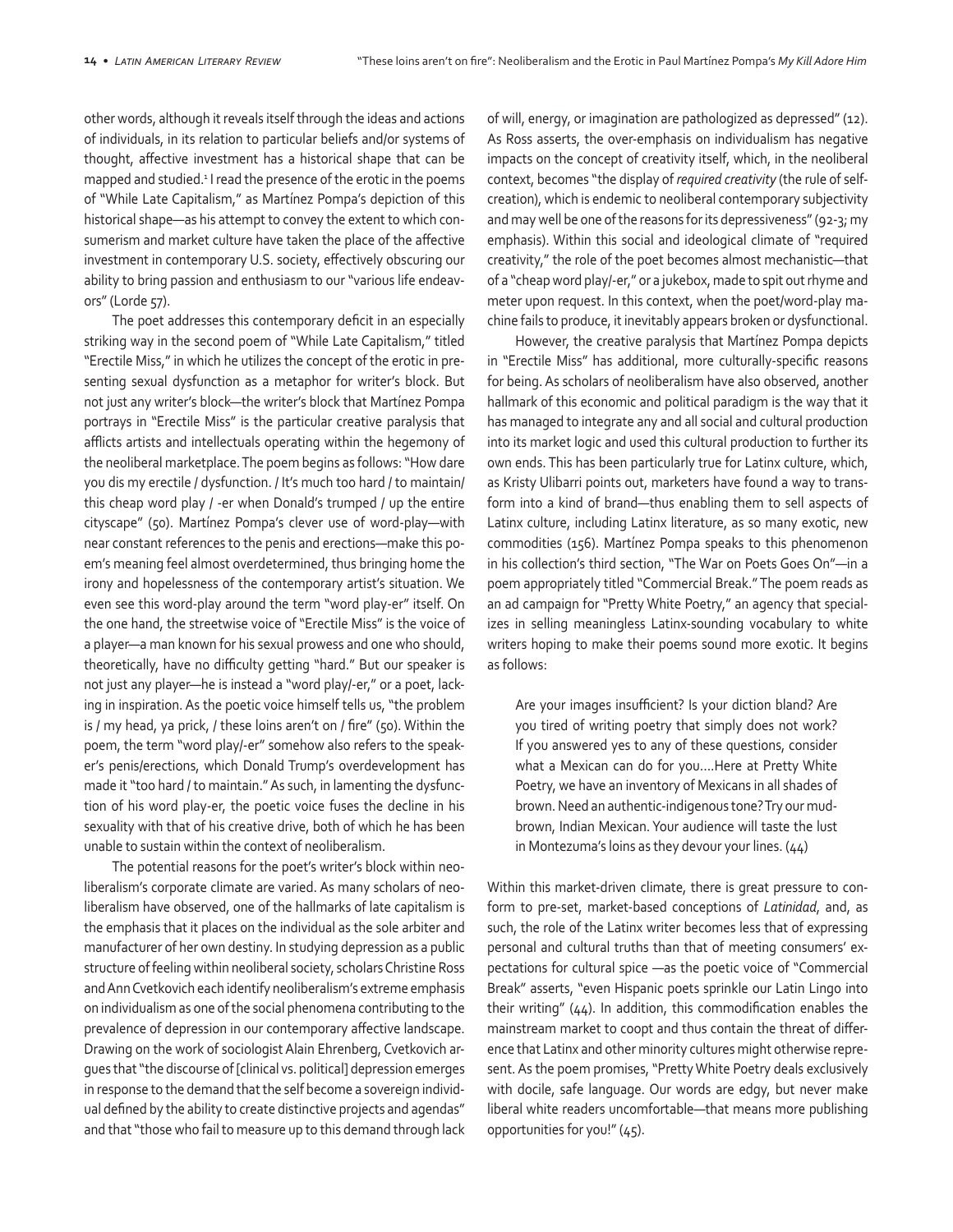It is this commodification of Latinx literature that Martínez Pompa speaks to through the concluding metaphor of "Erectile Miss": "The problem is / my head, ya prick, / these loins aren't on / fire. My boners / ship from Canada / in a child-resistant / vial but have you seen / what happens / to chorizo / once it's cooked?" (50). As with his earlier reference to Donald Trump, by declaring that his "boners ship from Canada in a child-resistant vial," the word player situates his own writing—his boners—within the context of neoliberalism—or, more specifically, within the context of NAFTA—and amidst the consumer culture that this context implies (50). Moreover, the poet's suggestion here that he can still get hard with the help of Canadian Viagra but that the results of this medically-induced arousal just aren't the same alludes to what is lost through the commodification of Latinx literature. By conforming to the neoliberal market's demand for marketable Latinx culture, the poet's writing—his metaphorical penis—has completely disintegrated—it has lost its potential to challenge or stir his readers and become devoid of any real passion or vitality.2 Through the poem's conclusion, Martínez Pompa thus implies that both sexuality and creativity under neoliberalism can only be pathetic simulations of erotic passion.

The idea of simulation as a central facet of neoliberal existence is one that Martínez Pompa takes up in other poems of "While Late Capitalism" as well, most particularly in the poem "Political Plasma," in which he explores how the entertainment industry functions as a cultural stand-in for the erotic in neoliberal society—that is, as a source of simulated stimulation that eclipses our desire for political engagement and creativity. In "Political Plasma" Martínez Pompa addresses the effects of the mass media on both political conviction and eroticism. Here it is useful to consider again the following reflection from Lawrence Grossberg's *We Gotta Get Outta This Place* on the role of affect in politics:

Affect identifies the strength of the investment which anchors people in particular experiences, practices, identities, meanings, and pleasures….it is in their affective lives that people constantly struggle to care about something, and to find the energy to survive, to find the passion necessary to imagine and enact their own projects and possibilities. (82)

In "Political Plasma," Martínez Pompa suggests that part of the effect of media bombardment is to destroy a person's affective resolve to take political action. Thus, for the poetic voice, it is "convenient to forget my political shtick / with a 63-inch plasma hung over / my head an empty space on the wall / plugged with what you wish you had" (55). Martínez Pompa uses enjambment so that, here, the plasma TV hung over the poetic voice's head makes him feel as though he is hung over, his head ostensibly "plugged" (55). For the poetic voice, the TV represents "a gargantuan / shindig of channels a distraction in / surround sound" which "speaks so I don't have to waive my right to rent appliance art" (55). Channeling distraction rather than political focus, the TV speaks so that the speaker does not have to, and the distraction that the TV represents causes the poetic voice to unwittingly "waive [his] right[s]" (55).<sup>3</sup> In the poem's last lines: "I boost / my lackluster libido with a dream / machine that is always turned on," the poet suggests that in the absence of political conviction, eroticism is also lacking, or "lackluster" (55). Like the "boners / [shipped] from Canada" in Erectile Miss," this TV "dream machine" works to "boost" the poetic voice's libido to produce the virtual effect of political conviction "deprived of its substance" (Žižek 11).

In this sense Martínez Pompa's poetry resonates with Slavoj Žižek's assessment of contemporary society as one defined by the phenomena of virtualization. Among other instances of virtualization in contemporary culture, Žižek cites "virtual sex as sex without sex, the doctrine of warfare with no casualties (on our side, of course) as warfare without warfare, [and] the contemporary redefinition of politics as the art of expert administration, that is, as politics without politics" (11). According to Žižek, this phenomenon of virtualization has the tendency to result in a kind of "ideological numbness" (9), as well as in a sense of distancing from the "Real of the body," both of which appear as central preoccupations in Martínez Pompa's poetry and which I have identified as an absence of the erotic (10). However, the effects of virtualization do not stop there; rather, as Žižek explains, "what happens at the end of this process of virtualization… is that we begin to experience 'real reality' itself as a virtual entity" (11). It is this even more insidious consequence of virtualization that Martínez Pompa takes up in his final poem of neoliberalism, "MyKillAdoreHer," which I will explore last (60).

Having addressed the way in which neoliberalism is experienced by upper-middle class Americans in the U.S., in "Manifesto" and "While Late Capitalism," the poet focuses on one of the byproducts of this economic trend: the massive arrival of Latin Americans fleeing economic crises in their countries of origin.<sup>4</sup> As Juan Gonzalez explains in *Harvest of Empire: A History of Latinos in America*, free trade, one of neoliberalism's principal mechanisms, rather than uniformly improving Latin American livelihoods, instead produced gaping disparities in wealth and resulted in a veritable surge of Latin American migration to the United States:

Free trade… deeply distorted many Latin American economies. It became a key pillar during the 1980s and 1990s for a new 'neoliberal' economic strategy[,] sometimes dubbed the Washington Consensus… While foreign investors and a domestic elite prospered from the boom in expanded trade, the Latin American nations that rushed to adopt the neoliberal model soon discovered it did not produce the miracle progress for ordinary people its proponents had promised. By the late 1990s, wealth disparity had grown so rapidly that the region was reporting the biggest income gaps in the world between rich and poor.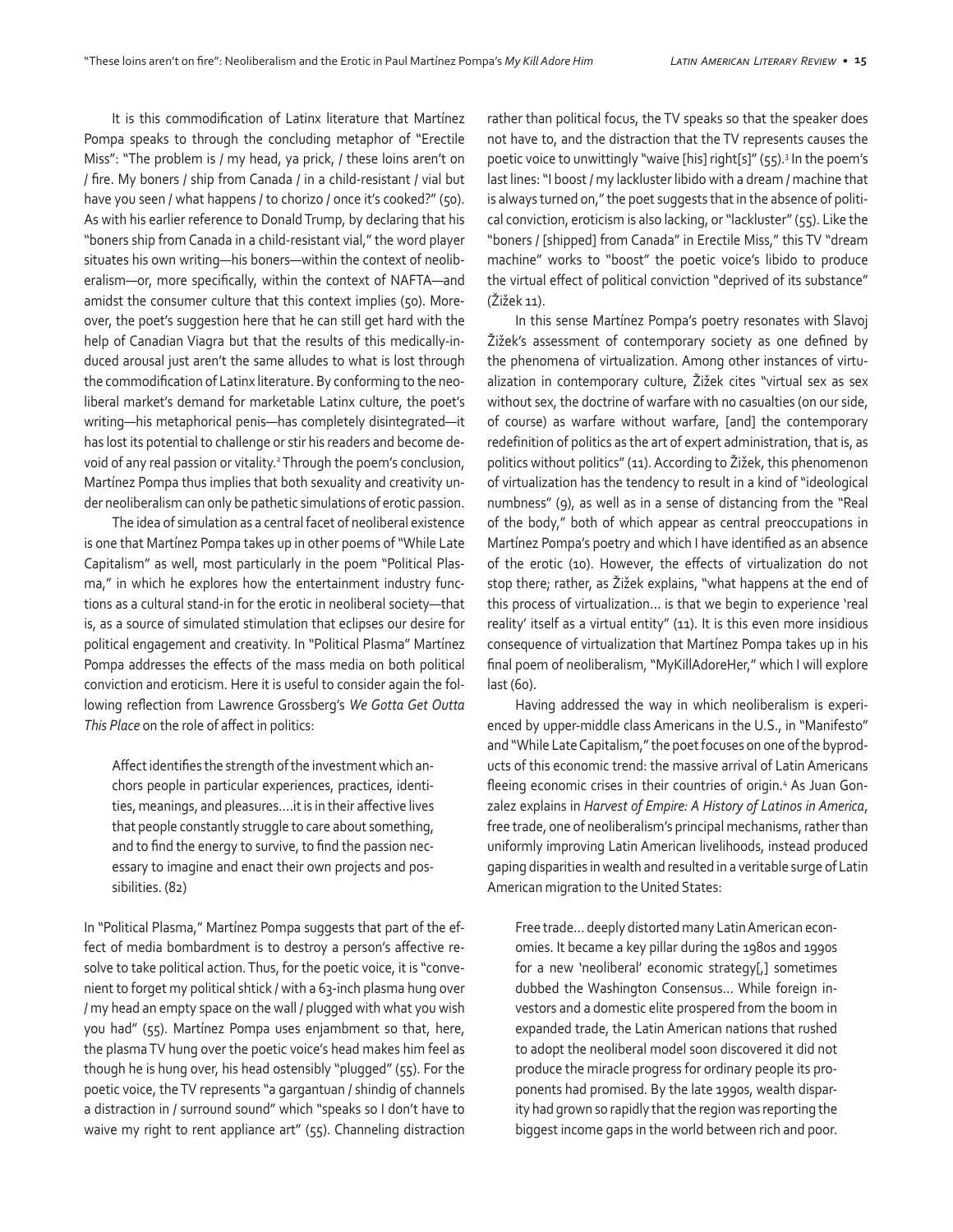Ironically, Latin America, which historically had been a major destination for millions of immigrants from around the world, was transformed into a giant exporter of its own people—and the bulk of those migrants headed for the United States. (249-50)

In these poems of "While Late Capitalism," Martínez Pompa addresses the causal relationship between neoliberalism and Latin American migration. First, in the poem "Manifesto," Martínez Pompa offers readers a tongue-in-cheek migrant manifesto—a statement of Latin American migrants' presumed intentions in coming to the United States. This satirical remake of Marx and Engels's *Manifesto of the Communist Party* reads as a confirmation of the U.S. Republican Party's worst fears regarding Latin American migration and the United States' soon-to-be majority-minority status, foretelling an era of Latinx domination.<sup>5</sup> The poem begins by describing the presence of Latin American migrants in the U.S. as it is conceived of by those on the right—as a shadow or stain threatening 'our' way of life, a menacing "spectre haunting the suburbs" (56). The poetic voice explains that the tireless opponents of Latin American migration, what he describes as the "powers of suburbia— including Republican jingoists, village trustees, and a few Hispanics suffering an identity crisis," have banded together to defeat this threat and, as such, it is time that the "spectre" make its claims known, "[meeting] this nursery tale of the spectre of illegal aliens with a manifesto of the party itself" (56). The poetic voice asserts that, in comparison with the true threat the migrants pose, the fears and predictions of Republican jingoists are a mere "nursery tale"—suggesting that what is to come is so much worse than what Republicans and other opponents of immigration have imagined (56). By referring to Latin American migrants as their own "party," the poetic voice implies that these migrants are not merely a random array of individuals brought here by chance and circumstance, but are, in fact, an organized movement with a set of clear objectives intent on transforming the U.S. as we know it. Moreover, in the manifesto's opening line, Latin American migrants are portrayed as not only a "party" but an army: "Illegals of all nationalities have *stormed the border* to sketch the following," emphasizing the level of danger that these migrants are perceived to represent (56; my emphasis).

The manifesto itself is divided into three sections. Each of these sections validates the GOP's claims regarding the impact of migrants on the U.S. and then moves beyond the extremism of even those claims into true, gleeful hyperbole. The first section begins with the assertion, "Yes, it is true—cuando hablamos español we are talking about you" (56). This pronouncement conveys to the manifesto's intended white, Anglo audience that we are being watched—that there are Spanish-speaking spies inside enemy lines calculating our movements and conspiring against us.<sup>6</sup> Among these conspirations are "how to lower [our] property values" by taking over our neighborhoods; "how to raise [our] car insurance

premiums;" and "how to steal [our] children, drag them across the border and sniff them," presumably as one would a delicacy (56). In these pronouncements, readers will immediately recognize concerns that Republicans have articulated regarding the arrival of Latin Americans migrants. Martínez Pompa points to the ludicrous nature of these Republican fears by gradually escalating these intentions, making each declaration more outrageous than the next. In the last lines of this section, "We're tired of arroz con pollo. We want arroz con Anglo," Martínez Pompa gets at the true anxiety at the heart of the Republicans' anti-immigrant stance (56). In figuring Latin Americans as cannibals, the poet paints the dynamic between the U.S. and Latin Americans migrants as Republicans perceive it as the dichotomy between civilization and barbarism. By implying that Latin American migrants actually want to eat white children— "the blonder the better"—Martínez Pompa suggests that the arrival of Latin American migrants presents a threat, not only to a particular language or culture, but to the very foundations of civil society.

In the manifesto's second section, its migrant authors 'own up' to other impacts its constituents have had on the U.S., writing that "traffic jams, drug addiction, gingivitis" are "all [their] doing" (56). This 'confession' to being the source of health conditions brings to mind the Nazis' claims that Jews were carriers of disease and thus needed to be exterminated. However, unlike the Nazis, who compared the Jews to rats, the authors of this manifesto provide no explanation as to how Latin American migrants could have possibly produced gingivitis, leaving this sequence of causation up to our imaginations. Even more radical is their claim to having been the agents of climate change. They write, "Do you really think it's fertilizer we spread over your lawns? No it's ozone killer. That's right, the hole in the ozone layer can be traced directly back to us" (56). In this assertion, the issue of Latin American migration is depicted as more than a societal ill. Instead, here the poet insinuates that Latin American migrants are directly responsible for the ultimate demise of our species. (The irony, of course, is that many Latin American migrants do, in fact, spread fertilizer, or ozone killer, on our lawns, but it is at our own behest.) The last lines of this section speak to a common GOP assertion: that migrants are exploiting American tax dollars through government assistance programs like food stamps and Medicare. The manifesto's authors write, "We've conspired with the federal government to divert your taxes into our coffers. FICA now stands for Frijole Ingestion Cash Advance" (56).<sup>7</sup> In addition to the derogatory suggestion that all Latin Americans eat only beans, this statement addresses the claim that Latin American migrants are colluding with the U.S. federal government (which, at the time of the poem's publication, would have meant the Obama administration and the Democrats).

In the manifesto's final section, its authors paint a picture of what the United States might look like as this army of Latin American migrants takes over—again, building on Republican claims and surpassing them. They first suggest that Latin American migrants will reclaim the land that was lost during the Mexican Cession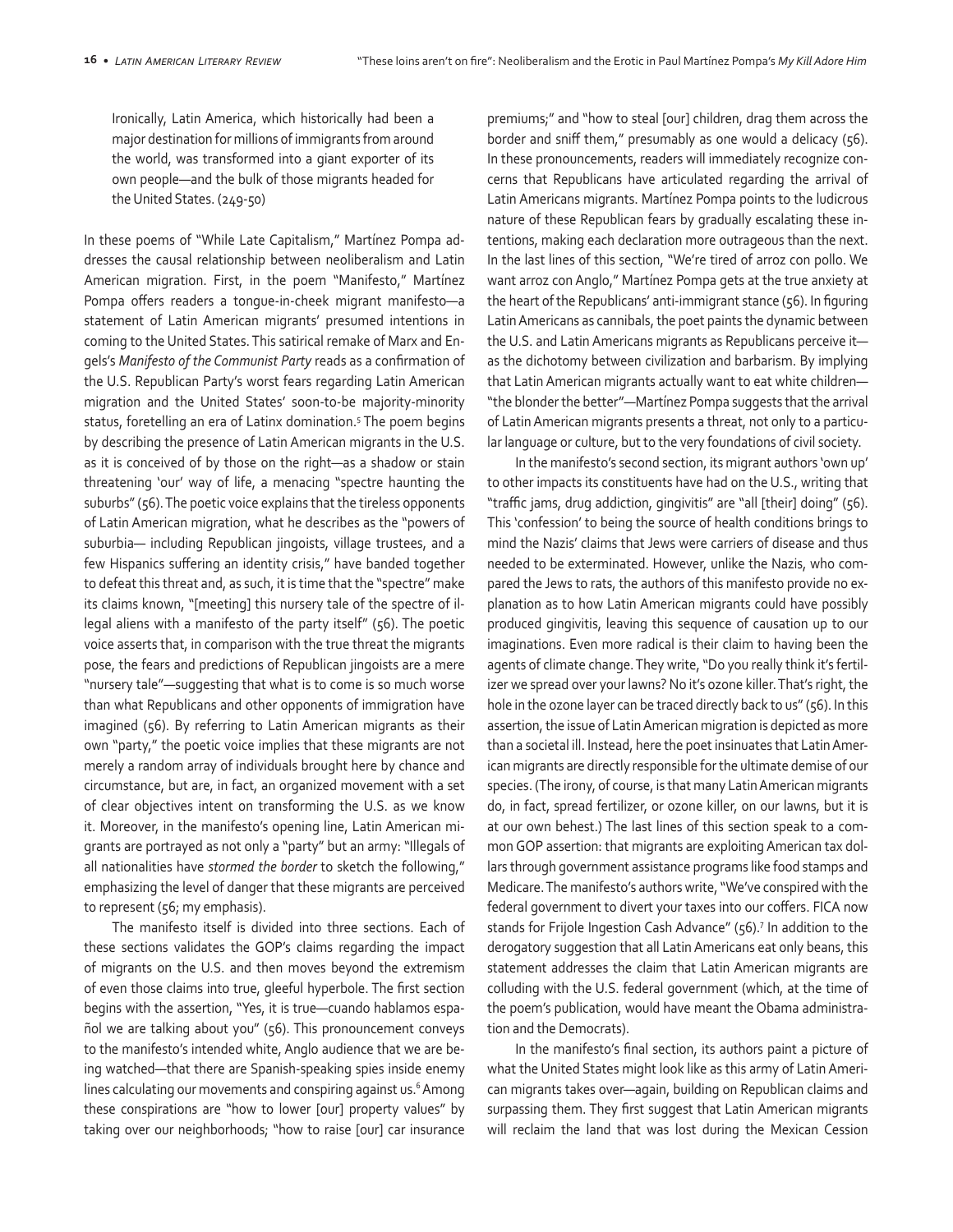(1848), as well as other states that were never part of Mexico. They declare, "We don't want your wives, we want Califas, Arizona, and just for the hell of it, Iowa" (57). This assertion figures Latin American migration as an imperial project and the U.S. as a nation it seeks to colonize. By including Iowa in the mix, the manifesto's authors imply that their dominion over the U.S. territory will soon stretch far beyond the original borders of Mexico, into land that is now predominately red and white. In the manifesto's alliterative last lines, its authors write:

Soon you will wake to the ruckus of reggaeton, the boom of banda, the clatter of millions of little brown feet invading your schools, wherein anyone caught learning English will be charged with treason and deported. (57)

Here the manifesto's authors suggest that Latin American migrants' conquest of the United States will be all-encompassing—that soon whites will be unable to escape the deafening sounds of these raucous people of color. Lastly, the manifesto touches on the issue of language—perhaps Anglo Americans' greatest concern. Just as Latinx children were once corporally punished for speaking Spanish in schools, the manifesto promises that, in the future, anyone found studying English will not only be punished but removed from the country. The manifesto's implication—that Spanish will soon become both the dominant and the official language of the U.S. would make Latin American migrants' colonial takeover of the United States complete. Like the well-known manifesto on which it is based, the poem ends with a rousing call to action: "Illegals of all countries, Unite!" (57).

In the section's next poem, also titled "While Late Capitalism," Martínez Pompa abandons the satirical approach of "Manifesto" and instead gives us a shadowy glimpse into the experience of Latin American migrants as they attempt to cross the U.S./Mexico border. The poem's title again emphasizes the causal link between the economic policies of neoliberalism and this attempt at migration, which, as we see from this poem, is not always successful. Amidst the hazardous options available to them, the figures in this poem have elected to make the journey locked inside a metal container what Martínez Pompa describes as a "dark-aluminum-box" (58). The poet puts the reader inside this container by placing the entire poem in brackets: the poem literally takes place inside a box. The brackets Martínez Pompa uses here also convey the sense that that which occurs inside them is of little import—that the terrible tragedies that befall Latin American migrants while crossing the border are like words in parentheses that can be skimmed or skipped over entirely. Once inside the box, Martínez Pompa conveys the stifling sense of confinement that presides therein by connecting all the words with dashes—thus leaving no space between them—and by omitting any unnecessary letters—the words, like the bodies inside the container, are literally crushed against each other: "[crammed- &-bangin-against-each-other-in-a-dark-aluminum-box-they-droplike-fleas-or-croak-standin" (58). Like the migrants' endless journey, the poem is one run-on sentence with no line breaks or periods, and the sickening and tragic events that the poet describes bleed into each other, giving the reader the contradictory dual sense of monotony and horror: "6-hrs-into-th-trip-a-mothr-drapes-herlimp-babys-serape-over-th-mans-head-it-nods-back-&-frth-witheach-bump-in-th-road-thank-god-th-corpse-doesnt-smell-warmpiss-&-shit-make-bodies-vomit-on-bodies" (58). At one point in the trip—presumably upon their arrival—the real moment of truth occurs when the migrants' confinement turns into entrapment, as "thcoyote-cant-unlock-the-trailr-door" (58). The fact that the migrants are trapped inside the metal container and will likely suffocate to death is totally understated and easily overlooked if one reads the poem too quickly. In this way, the poem simulates our disregard for the hundreds of migrant deaths that occur each year. In the last lines of the poem, a woman "tries-to-scratch-a-hole-thru-th-wall" and "prays-some-phrase-or-word-some-idea-that-resists-translationinto-English]" (58). This word, phrase, or idea could "[resist translation]" because it is in Spanish or in an indigenous language, and/or because it is too horrifying to put into words. Either way, through these lines the poet conveys that the plight of these migrants is not only not on our radar, but is also, to a certain extent, beyond our comprehension.

In his last poem of neoliberalism, Martínez Pompa again turns to the issue of virtualization that he explored in earlier poems of "While Late Capitalism" and to the notion that "what happens at the end of [the] process of virtualization . . . is that we begin to experience 'real reality' itself as a virtual entity" (Žižek 11). It is this even more insidious consequence of virtualization that Martínez Pompa addresses in "MyKillAdoreHer" (60). As I mentioned previously, the poem's title is a chilling play on the Spanish word "*maquiladora*," which is the Spanish term for the manufacturing plants in the free trade zones, and it alludes to the exploitation and abuse that this predominantly female workforce is known to suffer at the hands of their employers. The poem consists of five sections, the first four of which capture the experiences of four different women and reveal the financialization of human life endemic to the free trade zones. The final section is a collage of phrases taken from the previous four that brings these women's experiences together and addresses the way that we tend to perceive these experiences from our geographically and financially distant vantage-point in the U.S. as no more than a virtual reality and, thus, as one that is easily ignored.

The first section of "MyKillAdoreHer" establishes the extent to which *maquiladora* workers are expected to perform as machines and in which any deviation from this mechanical performance is grounds for termination. In this section, Lucia [sic], a worker in a garment factory, is fired from her job because, "[having broken] the machine twice in one week," she is viewed as "no longer automatic" (60). The manager's implication is that, like the sewing machine, Lucia is somehow broken or dysfunctional—"her stitches are crooked and once another seamstress found Lucia's 'lost' sewing patterns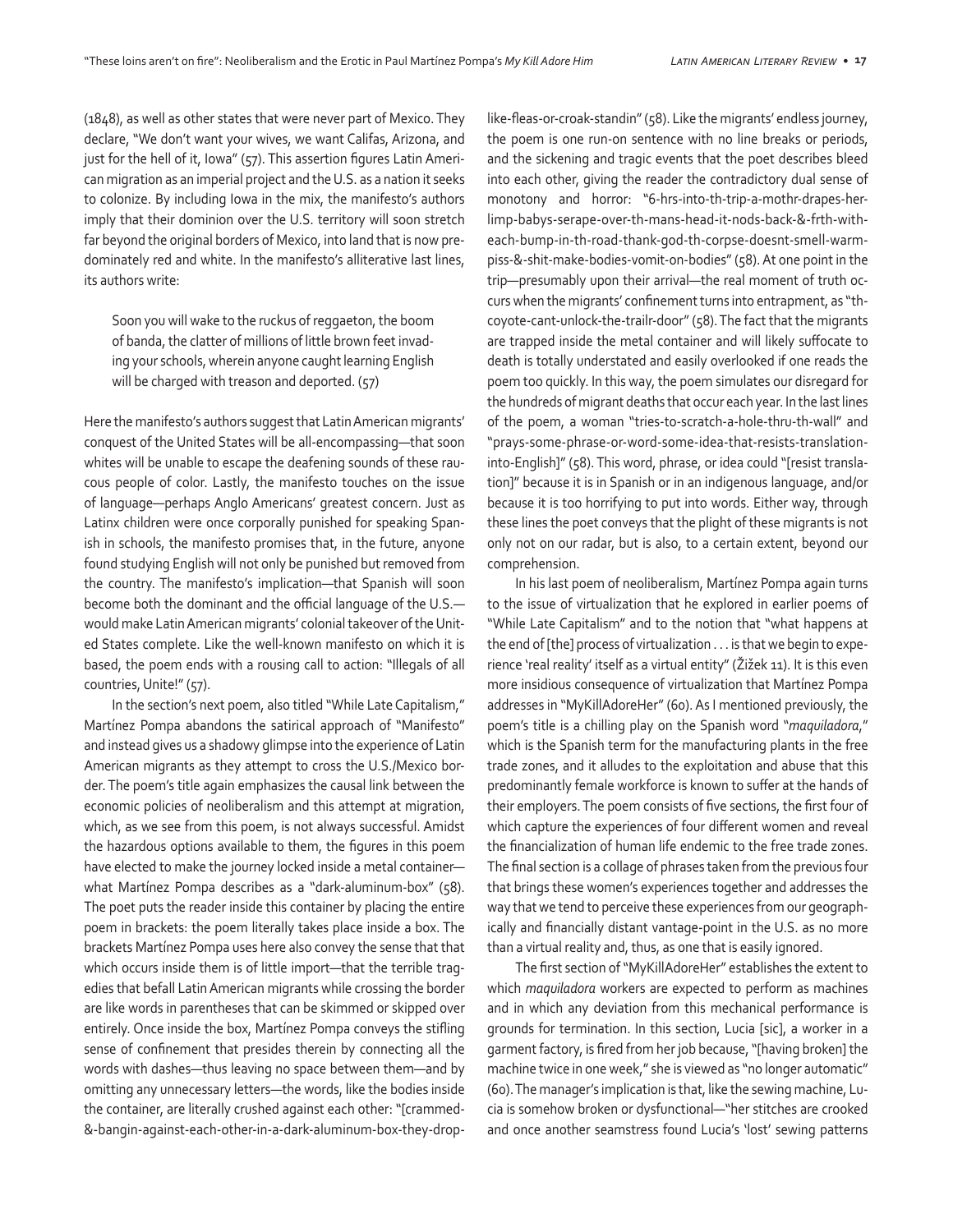in the trash" (60). However, upon being fired, Lucia "[puts] on her best disappointed face" as the security guard escorts her to the door (60). The fact that Lucia must feign her disappointment suggests that her termination is in fact her own small act of resistance against a system rigged against her—an escape from the "rows of itchy throats [and] bowed heads" that populate the factory. The only problem with this act of resistance is that, as the manager points out, the *maquiladora* "[gives Lucia] work" and "puts money in [her] pocket" (60). By engineering her own termination, Lucia is also leaving herself without a source of income in an environment in which there are few other employment options, making her escape only a Pyrrhic victory.

In the second section, another *maquiladora* worker, Elena, grows delirious with fatigue while dressing Miss Piggy dolls, whom she imagines "spit at her" (61). Her job is to "grab Miss Piggy, pull gown over snout, fasten two tiny buttons, grab another" (61). The poem describes the severe toll that this minute, repetitive task takes on Elena's body and her consciousness: "With each doll, Elena's hands grow stiffer. Her feet grow heavy as the concrete below. Dolls spit at her, or maybe this is imagined, but the ache in her legs might be real….After standing for hours, the room begins to blur. Her mouth opens like an empty wallet as naked dolls march on" (61). Hypnotized by the repetition, Elena becomes alienated from reality and from herself. Standing with her mouth open as though in a complete stupor, she has been emptied out—robbed of her ability to think clearly and to identify with her own pain. By contrast, the dolls that she works on represent the complete opposite of strenuous labor. As cheaply-made bodies of molded plastic, these dolls represent recreation—pure fun—, as well as excess they are frivolous items mindlessly bought and easily discarded.<sup>8</sup> By documenting Elena's suffering on the assembly line, this poem reveals the sinister origins of what we in the U.S. believe to be innocent fun—showing the loss of liberty that occurs on one side of the border in order to feed the rapacious demand for diversion on the other. Moreover, the fact that this loss of liberty occurs as Elena is dressing the dolls, and thus engaging in the same behavior as the American children who will soon acquire them, showcases the true irony of the situation. What the American children will experience as an activity of enjoyment and pure pleasure for Elena constitutes its dissolution, as, "with each doll, [her] hands grow stiffer" (61).

The poem's third section features the burning "lungs of girls" who have undergone detox treatment after "[sucking] air thick with sulfuric acid" (62). Like Cherríe Moraga's play *Heroes and Saints*, this stanza presents neoliberalism as it is experienced in the body as medical symptomatology: "headaches, blurred vision, diarrhea" (Martínez Pompa 62). For these girls, as for the main character Cerezita in Moraga's play, the experience of neoliberalism is synonymous with the insidious effects of toxins—"acetone working past unfiltered exhaust systems and through their livers" (62). Moreover, like the characters in Moraga's play, these girls have no choice but to continue to subject themselves to these working conditions, and

"most return to work despite doctor's orders" (62). Even worse, the poetic voice in Martínez Pompa's poem implies that, in the end, the *maquiladora* is where they most belong, declaring that "back inside, the tin roof and their steady perspiration remind them they're still alive—together one breathing, burning machine" (62). It is as though the bodies of these girls have been coopted so that their sole purpose and function is to provide their labor—with no regard for its impact on their health or their wellbeing. In this sense, it is as though they have become a part of the factory itself—a living machine made up of imperiled human bodies. Moreover, the girls have grown so used to this status that they are unable to recognize their own existence outside of their place inside the factory. It is only having returned to work, safely inside the *maquiladora*, that "the tin roof and their steady perspiration remind them they're still alive" (62).

The fourth section suggests that the only thing worse than working in the *maquiladora* is when the *maquiladora* shuts down. While, the previous day, one could hear the "unsynchronized rhythm of coughing girls tethered to well-lubed motors," today, "there's nothing but… lint & dead machines" and "the sound of layoffs & profit margins" (63). Here Martínez Pompa uses the '&' symbol to emphasize the corporate nature of the closure—the fact that, as the manager tells the workers, "the decision was made across the border," and there is nothing to be done. For the corporate leaders in the United States who made the decision to close the *maquiladora*, it was no more than another nondescript production site—a factory easily relocated to another country with an even cheaper labor force. Celia, a *maquiladora* worker witnessing the closure, desperately envisions the lint-filled factory where she worked "caught inside a tiny globe. Something she could pick up. Shake" (63). In this fantasy, Celia expresses the desire to overturn the hierarchies of power that subordinate workers in Mexico to the whims of businessmen in the U.S., shaking them like a tiny snow globe and thereby rearranging them into more equitable power relations.

In the poem's final section, Martínez Pompa weaves fragments of each of these vignettes together into a jolting stanza that magnifies the violence found in each of the previous sections. Alluding to the sexualized violence of the Ciudad Juárez femicides, as well as to the impunity existing around those deaths, this stanza mimics what one would imagine it feels like to watch a snuff pornography film:

A perpetual conveyor, he patrols her mouth. The sound of unfiltered white. Breathing margins. The task: grab Elena's hands. Pull. Fasten. He also offered crooked patterns. Put money in her hair. That Lucia broke. Was evidence enough? Molded vision as a refrain. An empty wallet will rise. Speak. How they exhaust systems. *Despite the blurred other, the ache might be real. Something she could pick up. Across the border, nothing I can imagine*. (64; my emphasis)